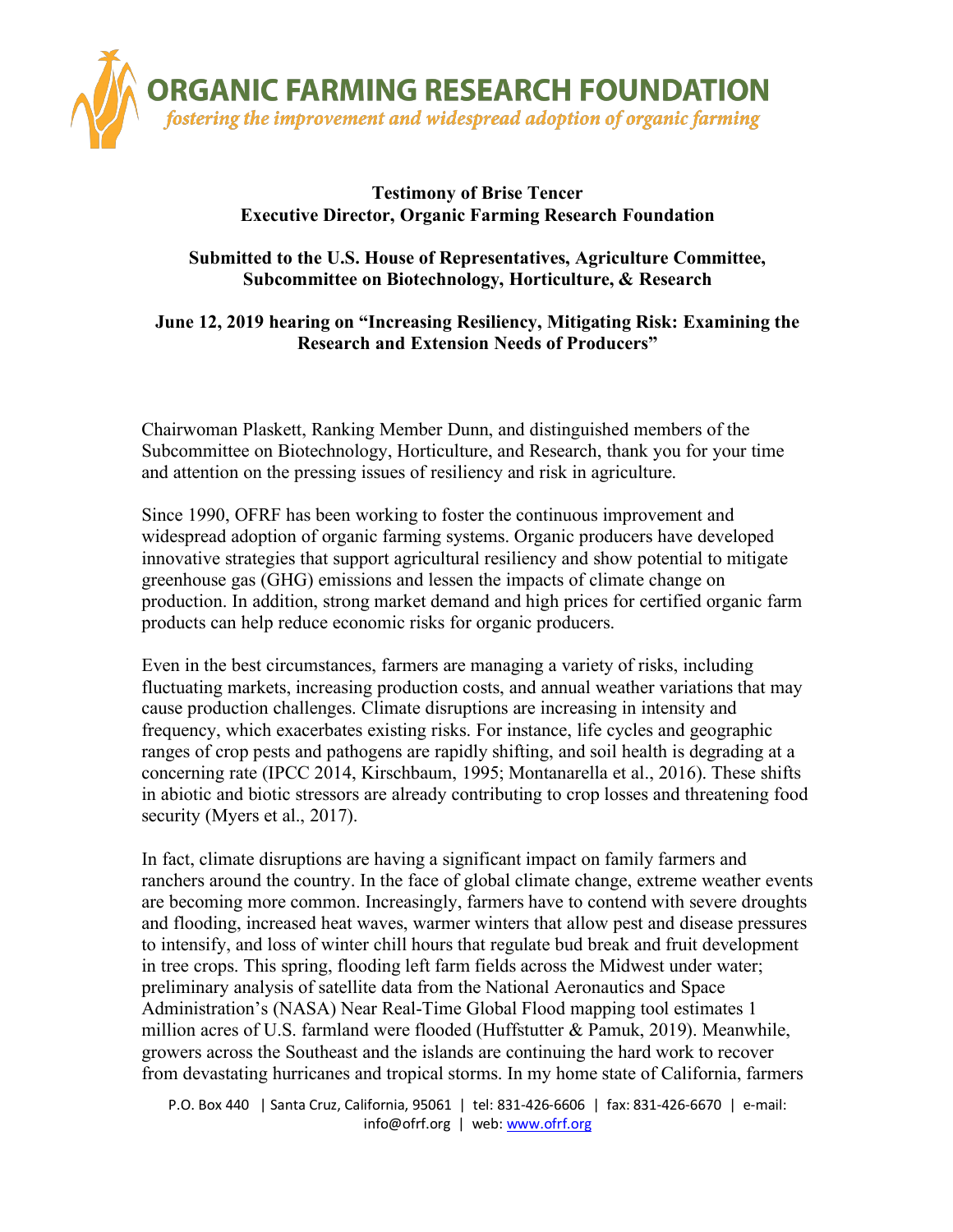

and ranchers are still dealing with the aftermath of last year's record-breaking wildfires intensified by increasingly warm and dry weather. We need science-based solutions that will help farmers adapt and become more resilient to these changes.

OFRF's national survey of organic farmers and ranchers, published in the National Organic Research Agenda (NORA) report, provides an authoritative understanding of the research needs of the organic community (Jerkins & Ory, 2016). Together with Taking Stock, our analysis of USDA funded organic research, NORA informs USDA researchers, universities, agricultural extension agents, farmers, ranchers, and others to ensure research, education, and extension activities are relevant and responsive to the organic sector (Schonbeck et al., 2016).

More than 1,000 organic farmers and ranchers across the U.S. participated in OFRF's online survey. Additional input was gathered through 21 listening sessions. Based on their stated priorities, OFRF recommends intensified research funding in the areas of soil health and fertility management, weed, insect, and disease management, plant breeding to develop public cultivars better suited to organic production systems, and meeting the challenges of climate change.

Farmer-identified topics related to climate disruptions included water and soil management to cope with drought and flooding, managing new insect pest and weed species, and adapting to fluctuations in chill-time for nuts and fruit crops. One farmer put it bluntly, *"climate change is about to put me out of business. 2011 was too wet, 2012 too dry, 2013 and 2014 too wet…plus devastating extreme cold temps in Jan 2014 and Feb 2105. How can I, as the manager deal with it?"* Another farmer lamented, *"Sadly, I think climate change is going to catch up with all of us: it is getting hard to produce crops that have been routine to me over the decades."*

The main difference between organic and conventional approaches to these new challenges is that organic producers cannot rely on synthetic inputs. Rather, they must experiment with and tailor biological and ecological approaches to fit their unique farming practices. To be successful, organic farmers need an intimate understanding of the lifecycles and biological interactions of crops, livestock, soil life, pests, and their natural enemies, as they rely on ecological processes to address production challenges. The organic approach has potential to sequester C, mitigate GHG emissions, reduce environmental impacts related to fertilizers and pesticides, and build resiliency to changing and unpredictable weather patterns. An increased investment in research for organic systems is essential to realize this potential.

We greatly appreciate USDA's funding of research, education, and extension that is crucial to helping farmers build resiliency and address risk. The Sustainable Agriculture Research and Education (SARE) program, as well as the Organic Research and Extension Initiative (OREI) and Organic Transitions Program (ORG) have supported hundreds of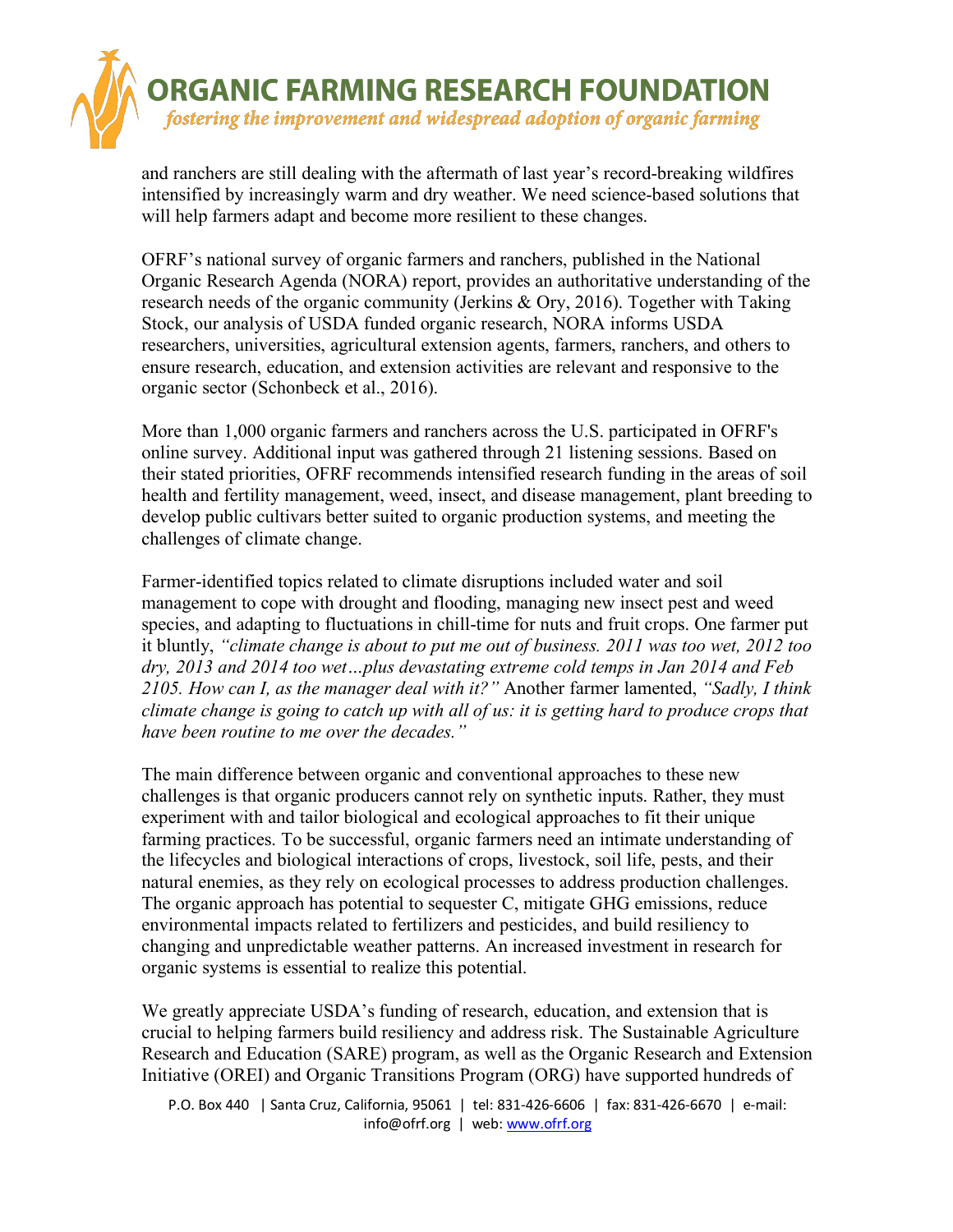

studies that help both organic and conventional farmers around the country address the threat of climate disruption. Now, it is critical to increase our investment in research that will help farmers increase resiliency.

### **Building Resiliency to Climate Disruptions**

Organic systems that build soil organic matter and soil health, diversify crop rotations and farm enterprises, and utilize biological and cultural approaches to nutrient, pest, weed, and disease management can make agricultural production more resilient to abiotic stresses, including those related to climate change (Blanco-Canqui and Francis, 2016; Lal, 2016). These systems are inherently knowledge-intensive and site specific, and the challenges all producers face in managing crops, livestock, soils, nutrients, and both beneficial and harmful organisms in this time of climate change are highly interconnected. Therefore, it is essential for Congress to continue supporting integrated research, education, and outreach to provide farmers with the tools, technology, and support they need to build healthy resilient farming systems that can withstand climate disruption, and to steward the land for generations to come.

#### **Healthy Soils**

As documented in our recently published Reducing Risk Through Best Soil Health Management Practices in Organic Crop Production (with funding from the USDA Risk Management Agency), soil health plays a key role in reducing production costs and risks, and will become ever more critical as climate disruption continues to unfold. The USDA Natural Resources Conservation Service (NRCS) has established four science-based principles of soil health management: keep the soil covered, maximize living roots, enhance cropping system diversity, and minimize soil disturbance. Management systems that address all of these principles build organic matter and overall soil health more effectively than adopting a single practice such as no-till or green manuring (Schonbeck et al., 2017, 2018).

Sustainable organic systems that maintain higher soil organic matter and biological activity, improve moisture infiltration and storage, and foster efficient nutrient cycling result in greater yield stability through weather extremes and other stresses. For example, while organic and conventional crop rotations in the Rodale long term farming systems trials gave similar yields over a 35-year period, the organic systems sustained much better crop condition and 31% higher grain yield in corn during drought years (Rodale, 2011a, 2015). In another instance, regenerative range management helped a Texas ranch maintain its herd through the extreme drought of 2012 that forced other ranchers to sell livestock (Lengnick, 2016).

Healthy soils have good structure (tilth), which allows them to absorb and hold moisture, drain well, maintain adequate aeration, and foster deep, healthy crop root systems. Such soils sustain crops through dry spells, require less irrigation water, and undergo less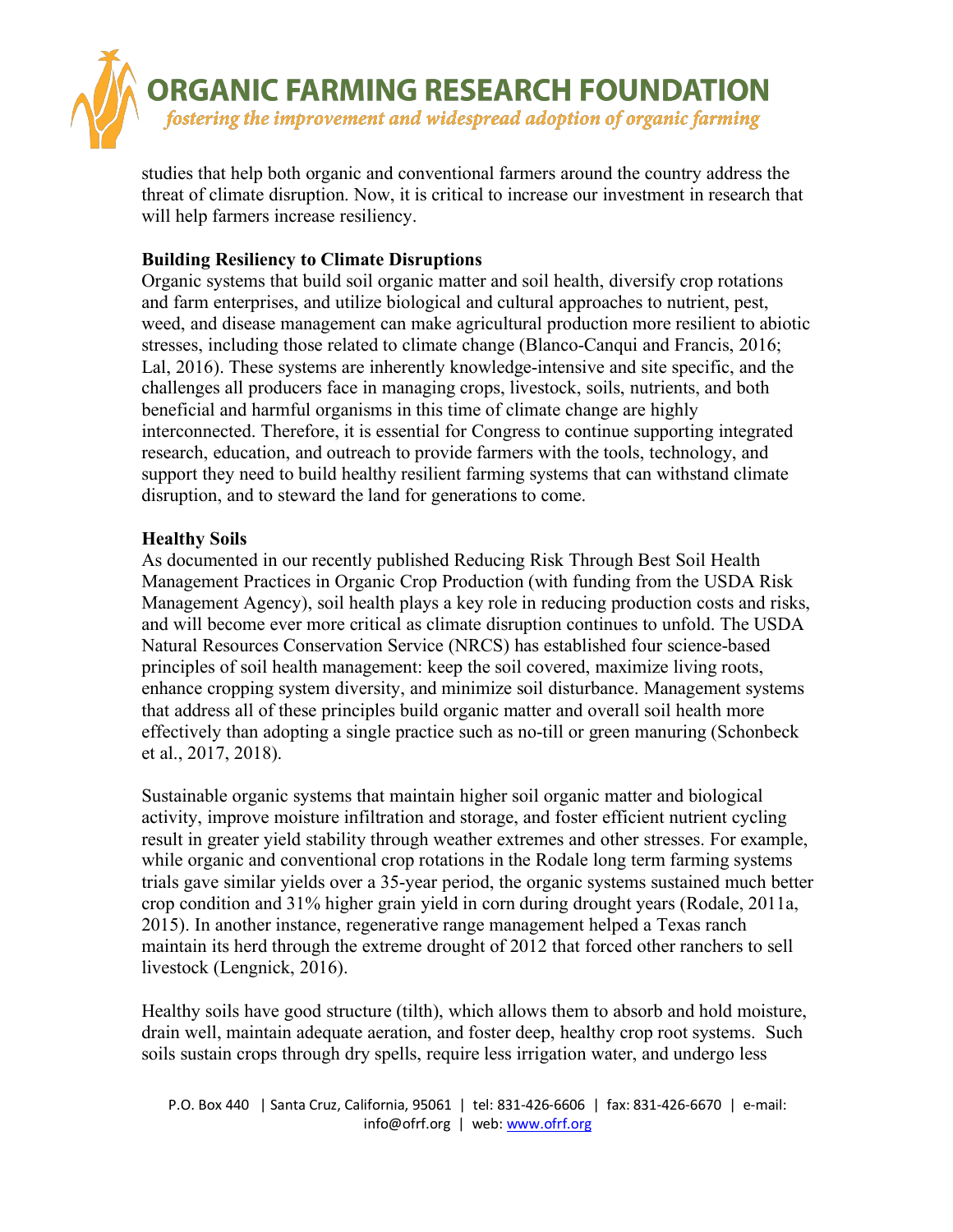

ponding, runoff, and erosion during heavy rains (Magdoff and van Es, 2009; Moncada and Sheaffer, 2010; Rodale, 2015).

During California's recent drought, vegetable growers were faced with irrigation water use restrictions. In an OFRF-funded study conducted with Dr. Amelie Gaudin and colleagues at UC Davis, organic farmer Scott Park showed that his integrated approach to soil building, including diversified rotation, winter cover crops, minimum tillage, and applications of compost and beneficial microbes doubled his soil's moisture capacity and reduced irrigation water needs for tomato production by 6 to 11 inches per season (Gaudin et al., 2018).

Healthy, biologically active soils support plant root symbionts such as mycorrhizal fungi, and other beneficial soil micro-organisms that help crops obtain nitrogen, phosphorus, and other nutrients from soil organic matter and other slow-release organic sources, thereby reducing the need for soluble nutrient applications that can threaten water quality (Kloot, 2018; Rosolem et al., 2017; Sullivan et al., 2017; Hamel, 2004; Wander, 2015b; Wander et al., 2016). In a study of 13 organic tomato fields in central California, four of the best-managed fields showed "tightly coupled nitrogen cycling" in which soil soluble nitrogen levels were low enough to protect water resources yet the crop absorbed sufficient nutrients for top yields (Bowles et al., 2015). Tight nutrient cycling not only reduces fertilizer bills and enhances crop resilience to weather extremes, but also minimizes emissions of the powerful greenhouse gas nitrous oxide from soils.

## *Research recommendation: Development of management strategies to promote tightly coupled nutrient cycling in other crops and regions appears quite feasible, and should be considered a top research priority for agricultural resilience to climate change.*

## **Cover Crops**

Idle, bare soil is at risk. Protracted fallow periods such as a corn-soy or vegetable rotation without winter cover crops, or the traditional wheat-fallow system for dry farming in semiarid regions can deplete soil organic matter, starve-out mycorrhizal fungi and other beneficial organisms, aggravate soil erosion and compaction, and increase fertilizer and irrigation costs (Kabir, 2018; Rillig, 2004; Rosolem et al., 2017; Six et al., 2006). Growing cover crops during the off-season can sustain soil life, conserve nutrients, sustain soil health, and increase cash crop yields.

In Mediterranean climates such as central California and the Pacific Northwest, most of the rainfall occurs in winter while intensive vegetable production takes place from spring through fall, often depending on irrigation. Currently, few of these acres are planted in winter cover crops, yet cover crops can play a vital role in water and nutrient management. During the wet winter of 2017, cover crops made the difference between prompt infiltration and prolonged ponding in fields and orchards (Kabir, 2017). In the Salinas Valley of California, an organic vegetable double crop system of spring lettuce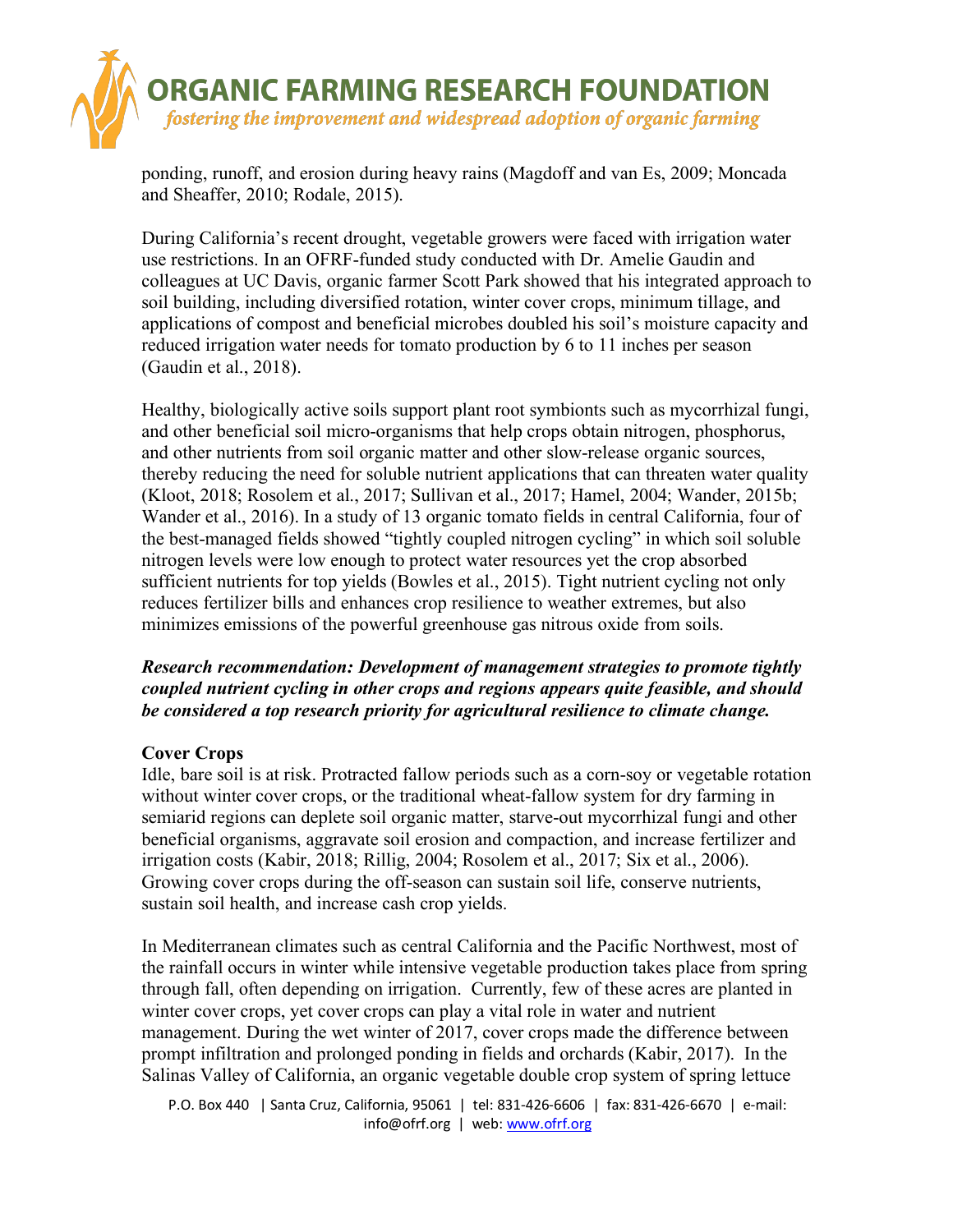

followed by fall broccoli sustained high lettuce yields only if a winter cover crop was planted after the broccoli to recover surplus nitrogen and deliver it to the following lettuce crop; winter fallow often led to a lettuce crop failure (Brennan et al., 2017). In addition to greatly enhancing resilience, the cover crop protected water quality and reduced greenhouse gas emissions.

Organic systems studies have shown that cover crops enhance soil health, nutrient cycling and crop nutrition, crop rooting depth and moisture acquisition, and overall stress resilience in other locations, including Illinois, Minnesota, Maryland, North and South Carolina (Gruver et al., 2016; Hooks et al., 2015; Hu et al., 2015; Marshall et al., 2016; Moncada and Sheaffer, 2010; Rosolem et al., 2017). Farmers in Montana, New York, and across the U.S. are gradually increasing their use of cover crops, citing soil health, yield stability, and reduced production costs (Jones et al., 2015; Mason and Wolfe, 2018; USDA SARE, 2017).

*Research recommendation: Selecting the right cover crops and management methods can be challenging, especially in low rainfall regions where cover crops can deplete soil moisture and reduce yield in the following crop (Miller, 2016). While farmers and researchers have had good results with winter pea in dryland grain rotations (Olson-Rutz et al., 2017), more research is urgently needed to develop a menu of best cover crop options for limited-rainfall regions throughout the western half of the U.S.* 

#### **Crop Rotation**

The importance of crop rotation and diversification in improving soil health, managing weeds, pests, and diseases, and reducing risks of catastrophic financial losses when one crop fails, have been well documented in both conventional and organic systems (Mohler and Johnson, 2009; Moncada and Sheaffer, 2010; Ponisio et al., 2014). Adding a perennial grass-legume sod phase (one to three years) to a rotation of annual crops can be especially effective in restoring soil health and fertility, and reducing weed populations. Crop-livestock integrated farming systems can recover much of the income foregone by rotation cropland into perennial sod through grazing and haying. Farming systems studies funded through the Organic Research and Extension Initiative and other USDA National Institute for Food and Agriculture (NIFA) programs have demonstrated the soil health and climate resilience benefits of sound crop rotations, and provided practical guidelines for designing rotations for organic systems (Cavigelli et al., 2013; Moncada and Sheaffer, 2010; Wander et al., 1994).

Management-intensive rotational grazing systems can restore grassland soil health and moisture capacity, improve forage quality, protect water resources, and greatly enhance resilience in livestock production as well as sequestering carbon in the soil. For example, North Dakota rancher Gabe Brown (2018) restored 5,000 acres of degraded crop and rangeland by applying the four NRCS principles to his crops, rotationally grazing multispecies livestock, and nearly eliminating synthetic inputs. Over a 20-year period,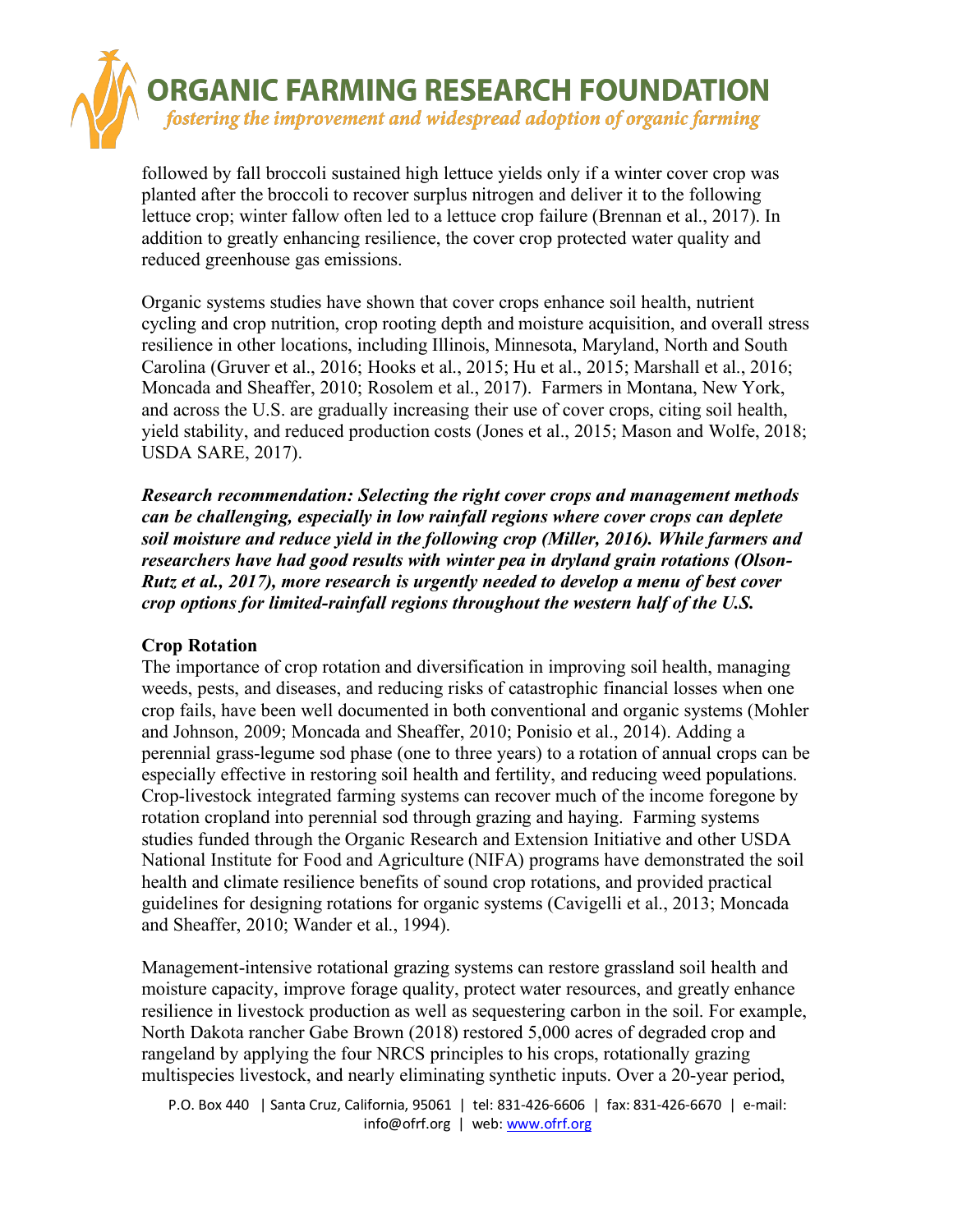

soil organic matter recovered from 2% to 7%, representing about 125,000 tons of carbon removed from the atmosphere; meanwhile the ranch continues to thrive economically. Other success stories with regionally-adapted rotational grazing systems abound from across the U.S. (Teague et al., 2016; The Natural Farmer, 2014-15 and 2016-17).

*Research recommendation: Additional research is needed to address educational, economic, social, and logistical barriers to transitioning more of the nation's livestock production to this promising approach.*

## **Compost and Organic Nutrient Sources**

Compost, manure, and other organic sources of nutrients has long been a hallmark of organic systems, and can, when used judiciously, contribute to soil health, agricultural resilience, and mitigation of greenhouse gas emissions. In organic farming systems trials in Hawaii, Iowa, Maryland, and elsewhere, cover cropping in conjunction with compost or manure applications enhanced soil health and organic matter to a greater degree than either practice alone (Delate et al., 2015; Hooks et al., 2015). A single compost application to grazing lands in California substantially improved forage vigor and carbon sequestration (Ryals and Silver, 2013). A life cycle analysis confirmed that diverting manure from storage lagoons and yard and food wastes from landfills for composting greatly reduced net greenhouse gas impacts (DeLonge et al., 2013).

*Research recommendation: Research is needed to end "organic waste" in the U.S. and ensure that municipal leaves, yard waste, food waste, and confinement manure is composted and returned to the land at rates consistent with sound nutrient management.*

## **Crop and Livestock Breeding**

Crop breeding for development of new crop varieties that perform well in soil healthenhancing organic and sustainable production systems, and that show increased resilience to drought, temperature extremes, and other weather-related stresses. In a 2015 project to identify plant breeding needs for the Northeastern U.S., farmers and breeders noted, "*Cultivars are most productive under the conditions for which they were bred. Northeast growers [need] regionally-adapted varieties that were bred to thrive in the Northeast, with the climate and pests unique to our region. Furthermore, cultivars bred under conventional management—aided by synthetic fertilizer, herbicides and pesticides—will likely not be as productive under organic management."* (Hultengren et al., 2016, page 26). Scientists have even documented a loss in the capacity of some modern crop cultivars to partner with beneficial soil microbes for nutrient uptake and disease resistance. In their work with organic producers to develop new cultivars, they have begun to restore this capacity, which can play a key role in overall agricultural resilience to climate change (Goldstein, 2015, 2016; Zubieta and Hoagland, 2016).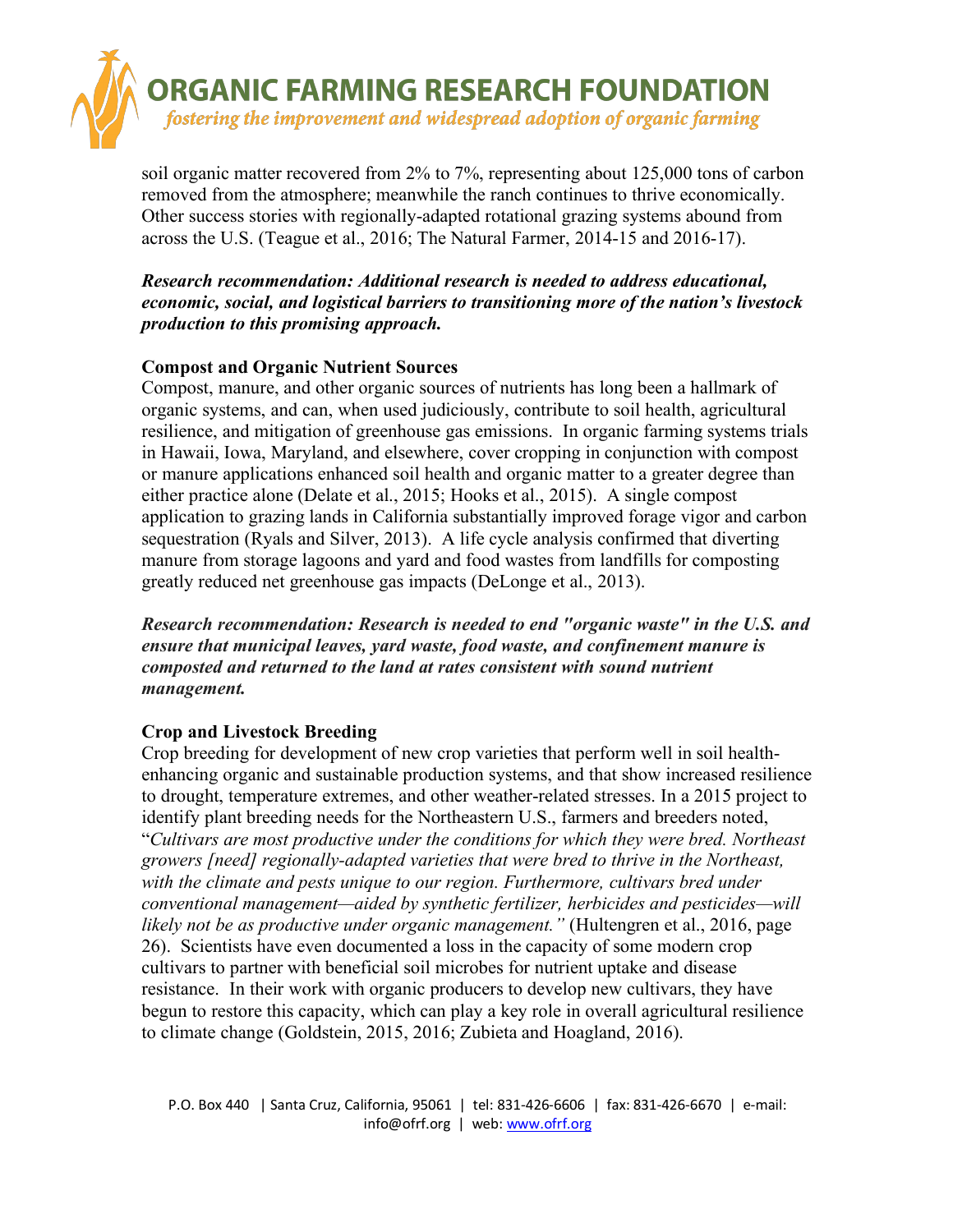

Over the past 15 years, several farmer-scientist participatory plant breeding teams funded through the USDA Organic Research and Extension Initiative (OREI) and Organic Transitions Program (ORG) have begun to address the need for new crop cultivars better suited to organic systems.

For example, the Northern Vegetable Improvement Collaborative or NOVIC (three rounds of OREI funding from 2010-2018) has released several new cultivars of tomato, sweet corn, squash, and broccoli for organic systems, with more on the way, including cucumber, cabbage, and pepper. NOVIC has produced two books to help farmers enhance organic seed systems: Organic Crop Breeding and The Organic Seed Grower.

Other OREI funded projects focus on wheat, soybean, and dry bean, including selecting improved strains of N fixing nodule bacteria (rhizobia), and development of vigorous, weed-competitive strains. One new food-grade soybean cultivar has been released (Orf et al., 2016; Place et al., 2011; Worthington et al., 2015).

Based on research confirming genetic regulation of plant root depth and extent, Kell (2011) has recommended breeding crops for larger, deeper root systems to build SOM, sequester carbon deep in the soil profile, and enhance nutrient and moisture use efficiency. Each of these plant breeding developments can contribute to soil health and risk reduction by increasing climate resilience, reducing nutrient and water input needs, and enhancing organic matter inputs to the soil.

*Research recommendation: Additional long-term research investment in plant breeding for sustainable and organic systems is essential for realizing potential to enhance beneficial plant-soil-microbe interactions, nutrient use efficiency, soil carbon sequestration, and resilience to drought and other stresses. Farmers especially need regionally adapted cultivars equipped to withstand anticipated region-specific climate change stresses.*

*Identifying and developing livestock breeds that can tolerate weather extremes and thrive in management intensive rotational grazing systems is also a top research priority. We appreciate that, in recent years, OREI Requests for Applications include animal breeding for pasture-based organic production, and urge Congress to continue and expand funding for USDA development of public livestock breeds and crop cultivars to help all farmers and ranchers meet the climate challenge.*

#### **Conservation Agriculture and Organic**

Conservation agriculture integrates crop rotations, cover crops, and organic soil amendments with no-till practices to build soil health and protect soil organic carbon from physical disturbances. However, continuous no-till production of annual crops relies on synthetic inputs for weed control and fertility. This chemical disturbance can harm soil biota and negatively impact the surrounding environment and human health. For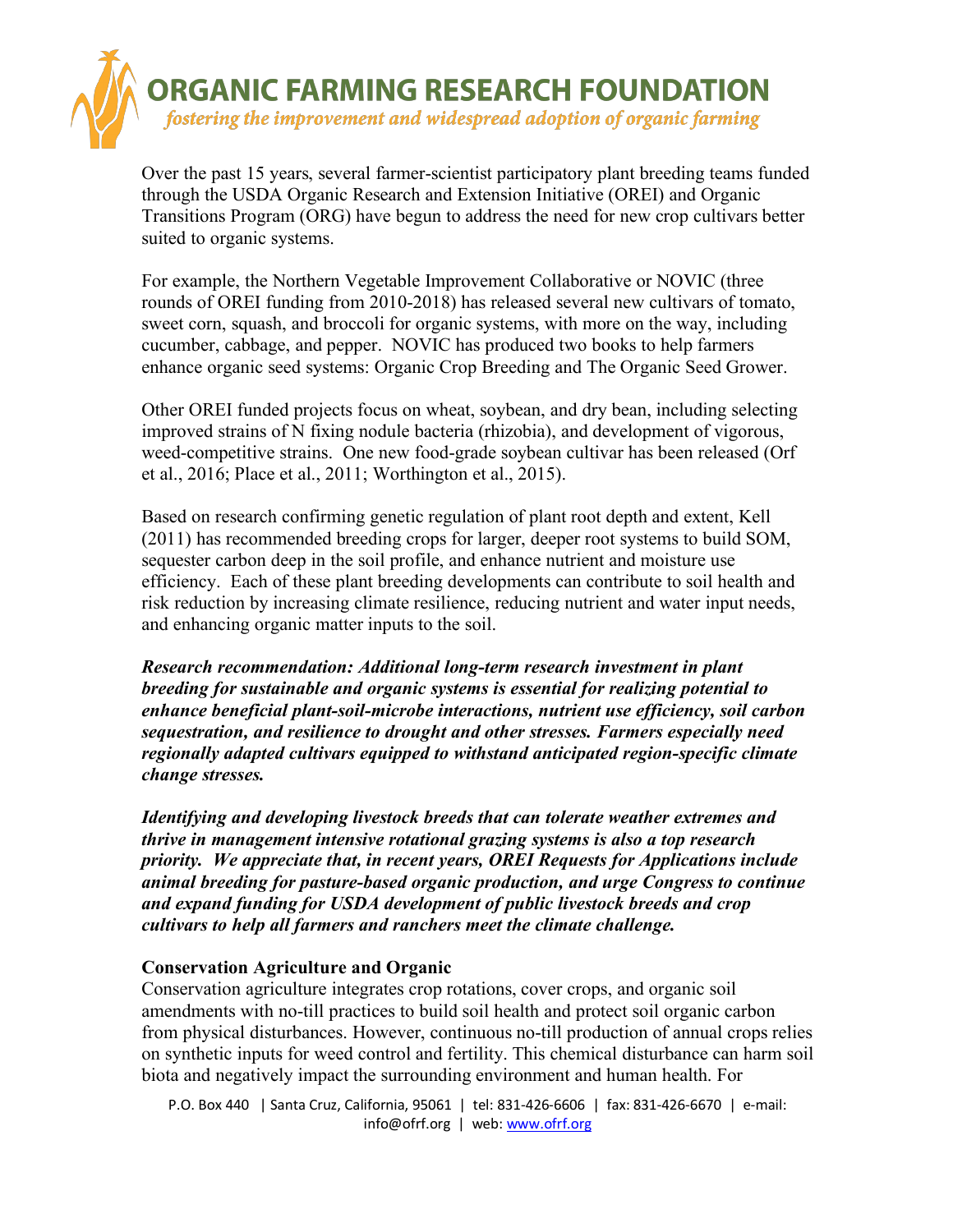

example, normal use rates of glyphosate herbicides have been shown to inhibit mycorrhizal fungi, which play significant roles in soil carbon sequestration, nutrient cycling, and overall resilience (Druille et al., 2013; Hamel, 2004).

While organic systems require some level of physical disturbance to control weeds, they eliminate synthetic inputs and can significantly reduce tillage as well. Reduced tillage coupled with the full suite of soil health practices—crop diversification, cover cropping, organic amendments, and sound nutrient management—can enhance carbon sequestration and build climate resiliency in organic agricultural systems.

Concern has been raised that large-scale farms that adopt USDA certified organic practices through input substitution may not reduce net GHG footprints (Lorenz and Lal, 2016; McGee, 2015). What we are recommending today is research, education and extension to support a holistic approach to implementing the National Organic Standards that embraces the NRCS Soil Health Principles. One research priority is to address the socio-economic, logistical, and policy barriers to implementation of *sustainable* organic systems that will enhance soil carbon sequestration, mitigate greenhouse gas emissions, and improve resilience on both large and smaller scale farms.

#### **Organic Practices and Climate Mitigation**

All farmers have a major stake in efforts to curb further climate change and improve the resilience of farming and ranching systems. Resilient, diversified agriculture systems, including crop-livestock integration, can help maintain and even improve economic, ecological, and social benefits for farm families in the face of dramatic exogenous changes such as climate change and price swings; and will thereby maintain and improve the nation's food security.

In addition to improving resilience to the impacts of climate changes already underway, the soil health practices outlined thus far can sequester carbon and reduce direct agricultural greenhouse gas emissions. Estimates of potential climate mitigation through widespread adoption of sustainable farming range from reducing U.S. agriculture's GHG footprint in half (Chambers et al., 2016), to making U.S. agriculture carbon negative. Organic production methods also significantly reduce greenhouse gas emissions through decreased use of fossil fuel-based inputs.

Several USDA supported studies have conducted in-depth comparisons of C sequestration or total net greenhouse gas footprint in organic versus conventional systems, which clearly show that organic systems can effectively sequester soil organic carbon and build resilience to climate disruption by implementing the NRCS principles of keeping soil covered, maintaining living roots, enhancing biodiversity, and minimizing soil disturbance. However, other greenhouse gas emissions, especially nitrous oxide from fertilized or manured soils, show more complex responses to management practices. For example, while optimal soil and nutrient management of organic production of lettuce in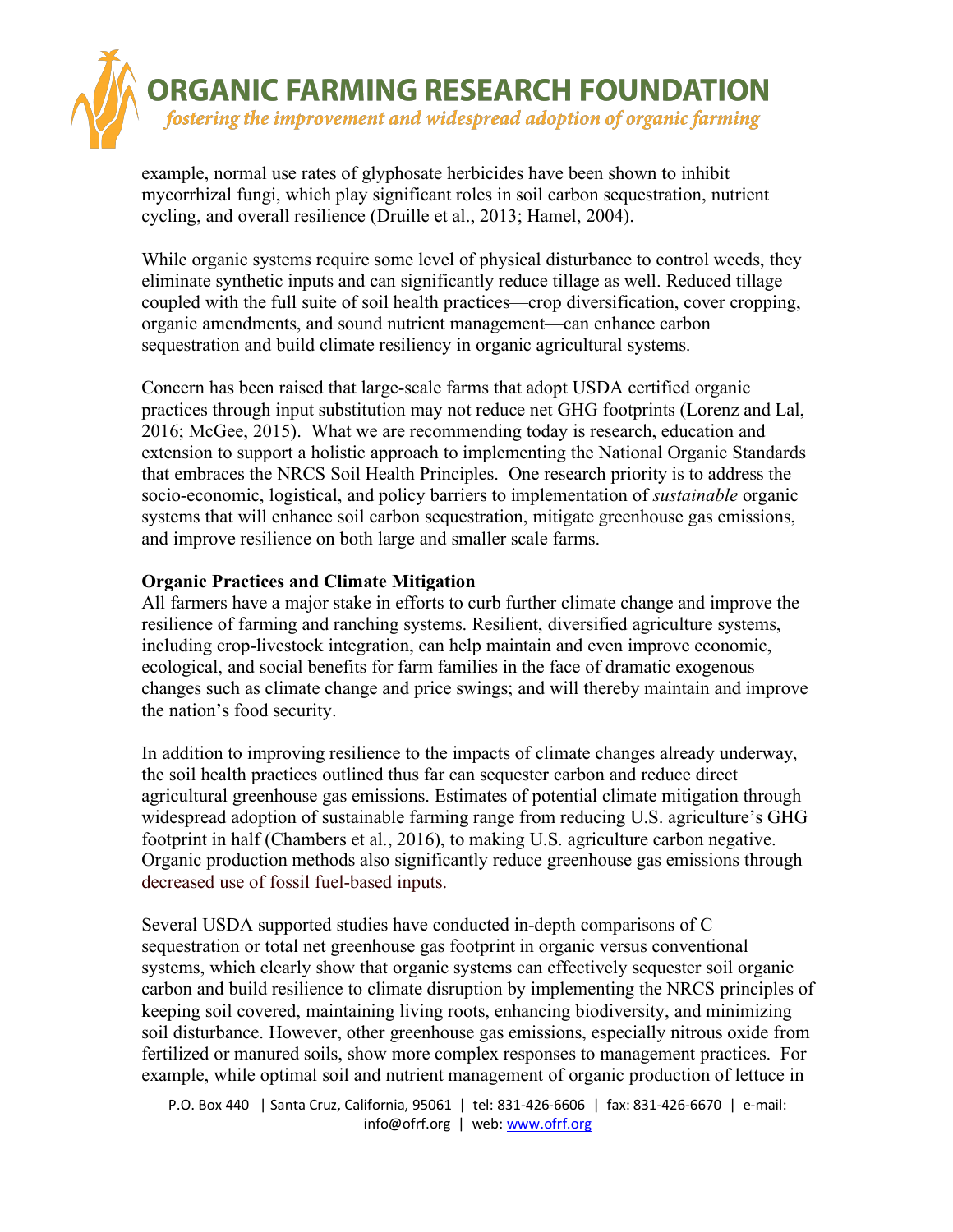

Colorado and tomato in California have virtually eliminated nitrous oxide losses, broccoli required so much N from organic sources to reach optimum yield that nitrous oxide emissions were estimated to negate soil carbon sequestration from best organic practices (Bowles et al., 2015; Li and Muramoto, 2009; Toonsiri et al., 2016).

*Research recommendation: More research, education, and extension is needed to help farmers and ranchers implement the best practices for climate mitigation and adaptation for their locales, climates, soils, crop mixes, and production systems. Research is critical to developing effective tools for organic farmers and ranchers, but we need to ensure this information is verified, delivered, demonstrated, and adopted by the agricultural community. The funding and support of the University Extension system is critical to completing this cycle and ensuring that federal research funding produces farming strategies that are widely adopted. We need trained Extension personnel to do this work. Farmers obtain their information from many sources, but they need trusted scientific resources to be successful.*

### **Conclusion**

We greatly appreciate the support Congress has provided for key USDA programs that address research, education, and extension for organic and sustainable agriculture. These programs have been on the cutting edge of addressing climate change and helping farmers build resiliency and manage risk. The Sustainable Agriculture Research and Education (SARE) program, as well as the Organic Research and Extension Initiative (OREI) and Organic Transitions Program (ORG) have supported hundreds of studies that help both organic and conventional farmers build soil health, reduce greenhouse gas emissions, sequester carbon, and address the threat of climate disruption. Thanks to these programs, farmers are using more efficient irrigation systems and adopting organic management practices to limit the application of fertilizers and pesticides as well as build the health and resiliency of their soil.

SARE, ORG, and OREI programs invest in innovative research that helps farmers be more resilient and adaptable to climate disruptions. The SARE program has made huge contributions in many areas, especially cover cropping, rotational grazing, local and regional food systems, and agroecology systems research. In general, SARE has a strong focus on delivery of information to the farming community. ORG has prioritized research related to the impacts of crop rotation, livestock-crop system integration, tillage, cover crop, and fertility inputs on greenhouse gas mitigation and other ecosystem services. ORG has also helped address barriers to successful transition to organic practices. OREI has greatly advanced our understanding of best soil, nutrient, crop, weed, pest, and disease management for organic systems, and has provided vital support for development of crop cultivars and, more recently, livestock breeds suited to organic production. OFRF thanks Congress for investing in these crucial programs.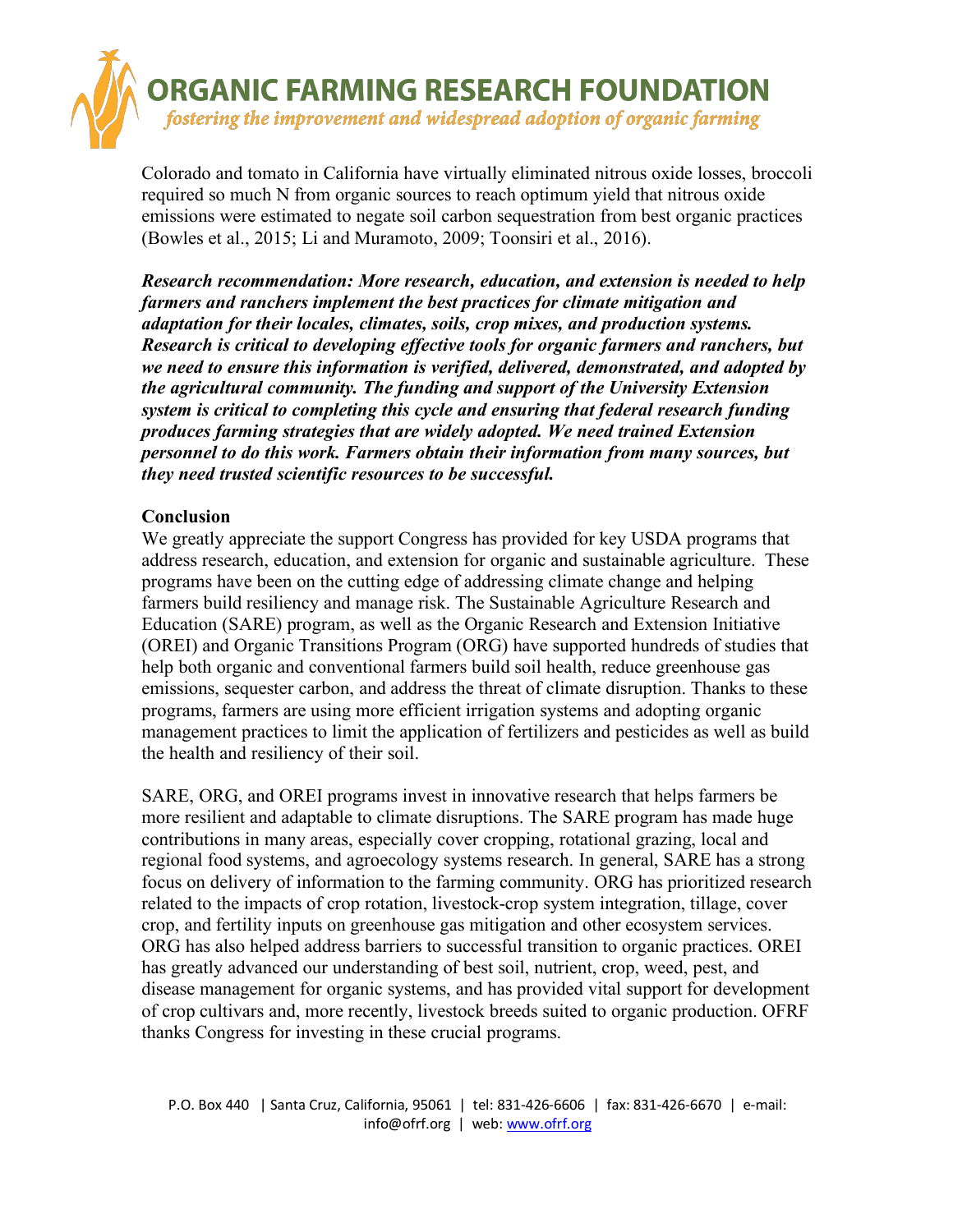

However, adaptation strategies will require both short- and long-term changes, including cost-effective investments in new technologies, water infrastructure, emergency preparation for response to extreme weather events, development of resilient crop varieties that tolerate temperature and precipitation stresses, building soil health, and adopting new or improved land use and management practices. More research is necessary to understand the challenges, and to create solutions.

Researchers have identified some promising new strategies that merit further research and development into practical guidelines for producers. Additional research is needed to bridge the remaining gaps between findings to date and practical application in the context of a particular farm, soil type, climate, crop mix, and production system. Producers need guidance on context-specific management practices, including a menu of options that they can apply to their specific agricultural systems. Farmers also need practical, reliable tools to monitor soil organic carbon (SOC) and measure the impact of their practices on greenhouse gas (GHG) emissions.

Research is only the first step. Farmers will require continued and enhanced support to take the results of the research and integrate relevant components into their farming operations. It is critical to our success that farmers are provided adequate education, training, and technical assistance. Building and expanding our current Extension programs to support farmers during these difficult transitions is essential for farmers to acquire new skills, tools, and technology necessary to adapt to climate change. Programs that support the delivery and dissemination of information into the hands of America's farmers and ranchers are more important than ever. Extension and education for farmers is key, yet organic expertise of Extension agents varies significantly state by state. Organic producers in all parts of the country need to be served effectively by Extension. Congress has worked hard to increase the funding for important research programs at USDA; much more support is needed to ensure that both basic and applied research is available and more easily adopted by the farmers and ranchers around the country that are on the front lines of climate change.

We urge federal policy-makers to prioritize support and oversight of federal farm bill policies and programs that enable farmers and ranchers to adopt sustainable and organic agricultural production systems to address the challenges posed by a rapidly changing climate. We encourage USDA research, education, and economic divisions such as the Agriculture Research Service (ARS) and National Institute of Food and Agriculture (NIFA) to invest more in the improvement and adoption of organic farming systems, and to prioritize addressing solutions that help farmers be more sustainable and successful in the face of changing agricultural conditions. The capacity of NIFA to support outstanding research, and the Economic Research Service to provide unbiased analysis of agricultural economics, helps support farmers and strengthen our agricultural system. Maintaining this capacity and expertise in a centralized location will help ensure these agencies continue to serve the agriculture community in a coordinated and efficient manner.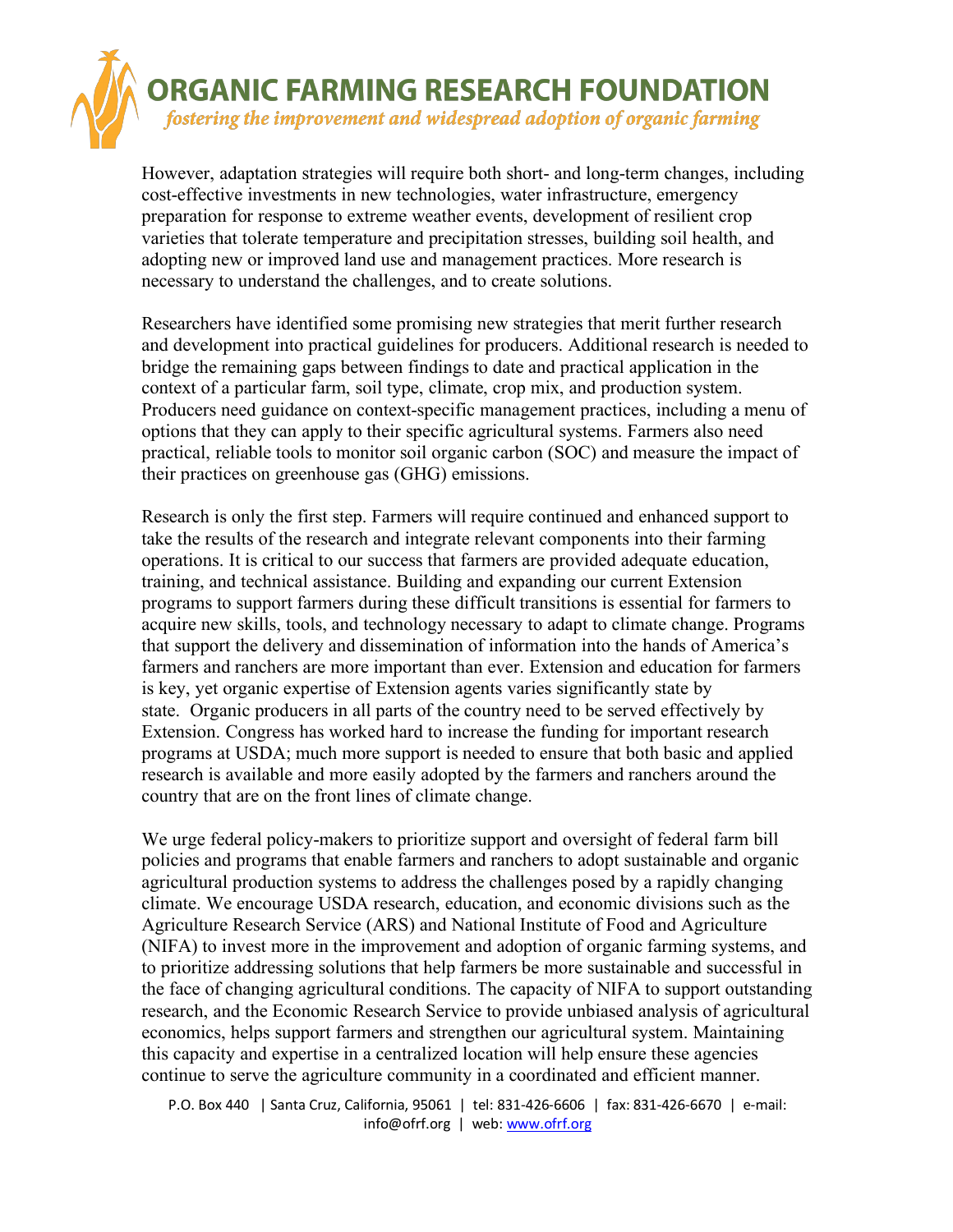

Coordination and sharing of key research findings with agencies such as the National Resources Conservation Service (NRCS) and Risk Management Agency (RMA) is critical to ensuring farmers can implement these best practices. Both NRCS and RMA programs provide support for farmers managing and addressing risk. In the past, NRCS has struggled to support organic producers in simultaneously planning, implementing, and complying with conservation and organic standards. Although NRCS has expanded and significantly improved their outreach and services to organic producers across the country, several conservation measures that help farmers build resilience are sometimes penalized in crop insurance programs. The farm bill did make it easier for farmers to integrate cover cropping practices on their farms. Thanks to new language in the farm bill, it will be easier for RMA to include cover cropping in their list of Good Farming Practices. We believe the time is now for RMA to amend Good Farming Practices and conservation practice guidance to provide that all NRCS conservation practices and enhancements are automatically recognized as Good Farming Practices by RMA, without any caveats or qualifications. In our view, no farmer should be penalized or lose coverage under any crop insurance policy for using conservation practices and enhancements that are approved by NRCS.

These are challenging times for the people who grow our food, and we urge Congress and USDA to ensure federal programs that include research, education, extension, and program implementation support organic producers and other farmers and ranchers that seek to integrate organic practices into their operations. Thank you for your commitment and support of policies that will help our country's agricultural producers manage risk, increase resiliency, and provide food security for our population.

## **References:**

Blanco-Canqui, H., and C. A. Francis. 2016. Building resilient soils through agroecosystem redesign under fluctuating climatic regimes. J. Soil & Water Conserv. 71(6): 127A-133A.

Bowles, T. M., A. D. Hollander, K. Steenwerth, and L. E. Jackson. 2015. Tightly-Coupled Plant-Soil Nitrogen Cycling: Comparison of Organic Farms across an Agricultural Landscape. PLOS ONE. http://journals.plos.org/plosone/article?id=10.1371/journal.pone.0131888.

Brown, G. 2018. Dirt to Soil: One Family's Journey into Regenerative Agriculture. Chelsea Green Publishing, White River Junction, VT. 223 pp.

Cavigelli, M. A., Teasdale, J.R., and J. T. Spargo. 2013. Increasing Crop Rotation Diversity Improves Agronomic, Economic, and Environmental Performance of Organic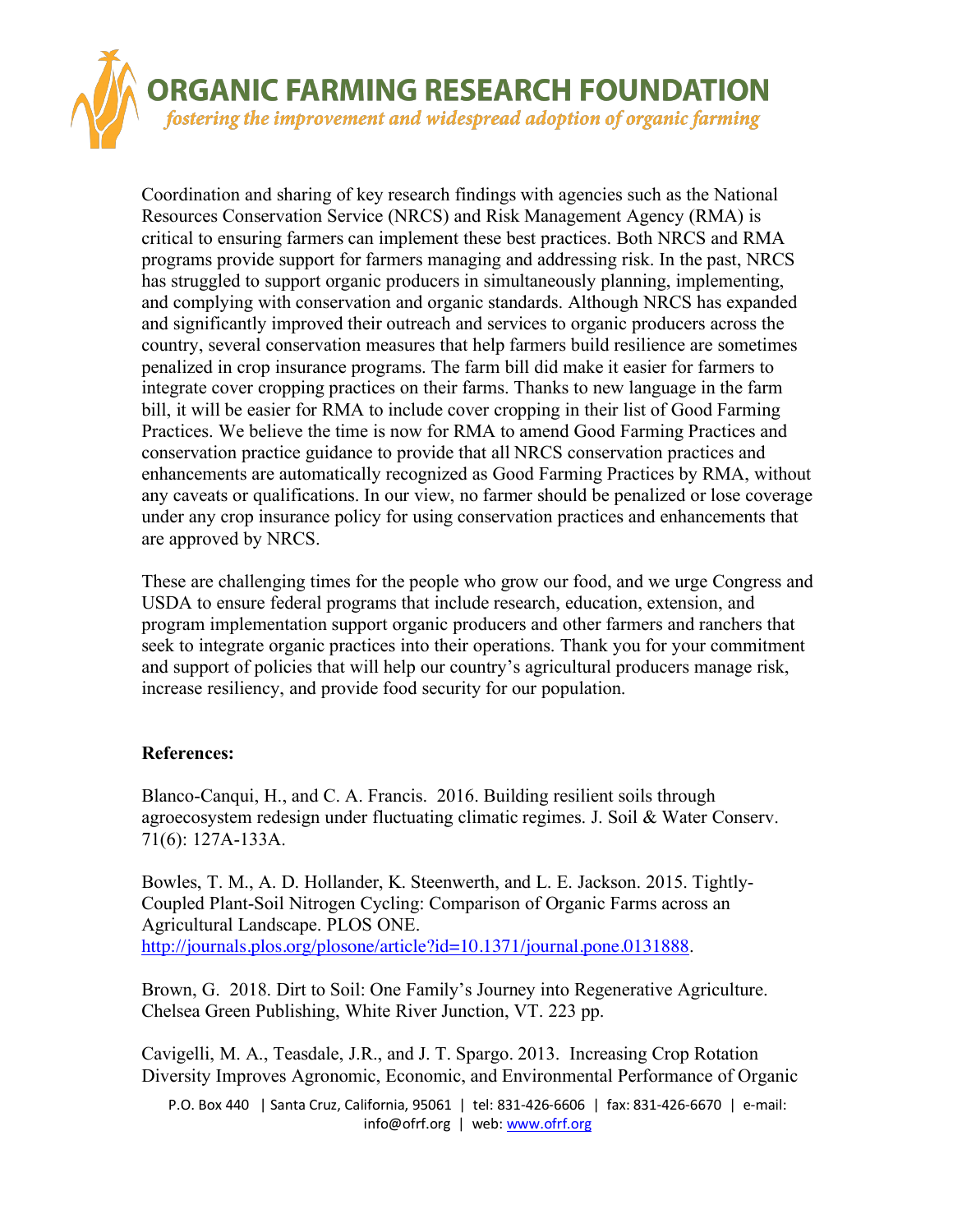

Grain Cropping Systems at the USDA-ARS Beltsville Farming Systems Project. Crop Management 12 (1) Symposium Proceedings: USDA Organic Farming Systems Research Conference. https://dl.sciencesocieties.org/publications/cm/tocs/12/1.

Chambers, A., R. Lal, and K. Paustian. 2016. Soil carbon sequestration potential of US croplands and grasslands: implementing the 4 per Thousand Initiative. J. Soil & Water Conserv. 71(3): 68A-74A

Delate, K., C. Cambardella, and C. Chase. 2015. Effects of cover crops, soil amendments, and reduced tillage on carbon sequestration and soil health in a long term vegetable system. Final report for ORG project 2010-03956.

DeLonge, M. S., R. Ryals, and W. L. Silver. 2013. A lifecycle model to evaluate carbon sequestration potential and greenhouse gas dynamics of managed grasslands. Ecosystems 16: 962-979.

Druille, M., Cabello, M.N., Omacini, M., and Golluscio, R.A. 2013. Glyphosate reduces spore viability and root colonization of arbuscular mycorrhizal fungi. Applied Soil Ecology 64:99–103; doi: https://doi.org/10.1016/j.apsoil.2012.10.007.

Gaudin A., Park S., Lloyd M., Azimi A., Velasco R., and Renwick, L. 2018. Developing integrated irrigation management strategies to improve water and nutrient use efficiency of organic processing tomato in California. Final report to Organic Farming Research Foundation.

Goldstein, W. 2015. Breeding corn for organic farmers with improved N efficiency/N fixation, and protein quality. Proceedings of the Organic Agriculture Research Symposium, LaCrosse, WI February 25-26, 2015. http://eorganic.info/node/12972

Gruver, J., R. R. Weil, C. White, and Y. Lawley. 2016. Radishes A New Cover Crop for Organic Farming Systems. http://articles.extension.org/pages/64400/radishes-a-newcover-crop-for-organic-farming-systems.

Hamel, C. 2004. Impact of arbuscular mycorrhizal fungi on N and P cycling in the root zone. Can J Soil Sci. 84(4):383-395.

Hooks, C. R., K. H. Wang, G. Brust, and S. Mathew. 2015. Using Winter Cover Crops to Enhance the Organic Vegetable Industry in the Mid-Atlantic Region. Final report for OREI project 2010-01954. CRIS Abstracts.\*

Hu, S., S. Hu, W. Shi, A. Meijer, and G. Reddy. 2015. Evaluating the Potential of Winter Cover Crops for Carbon Sequestration in Degraded Soils Transitioning to Organic Production. Project proposal and final report for ORG project 2010-04008.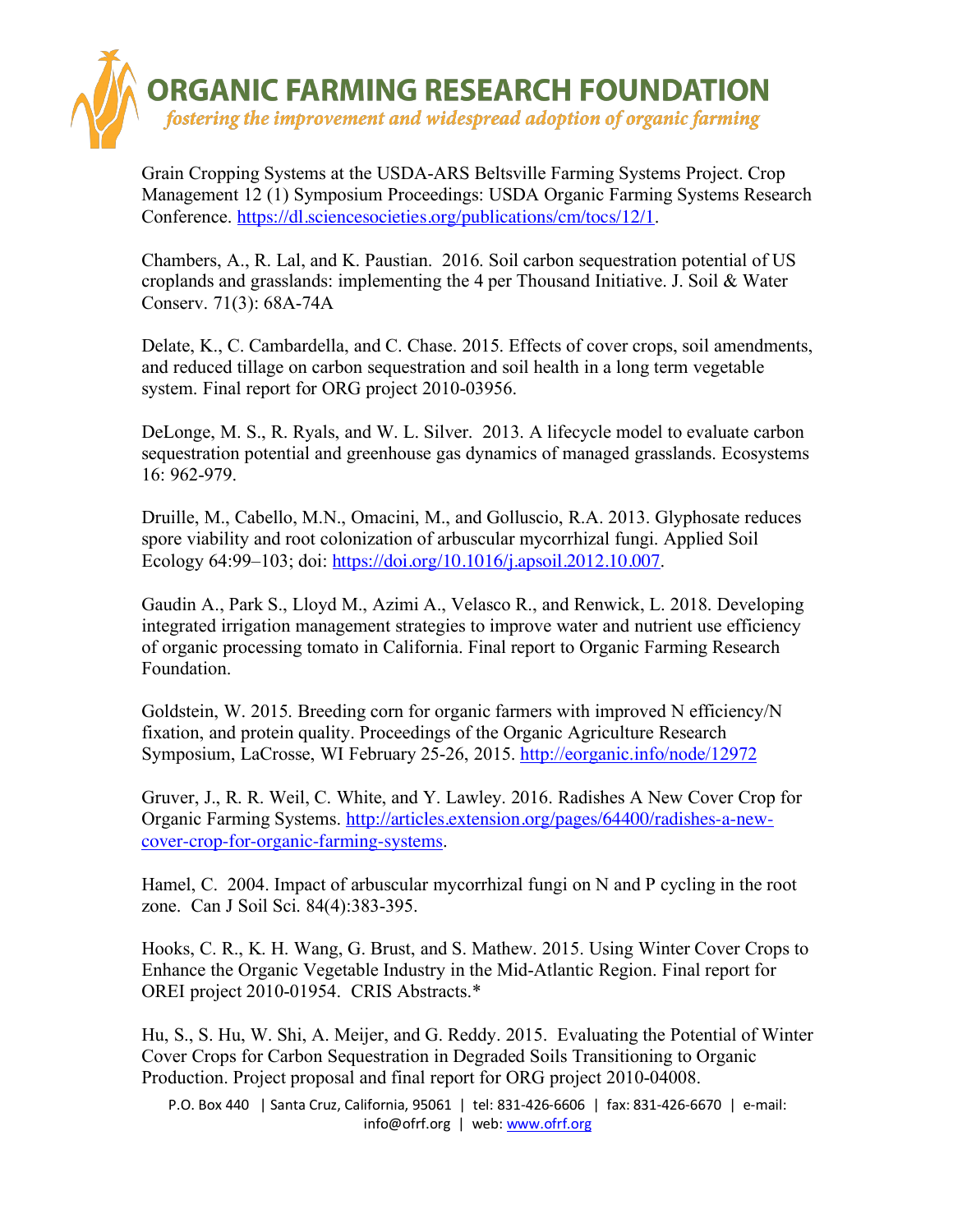

Huffstutter, P.J, and Pamuk, H. 2019. "1 Million Acres of Midwest Farmlands Flooded as Corn Planting Deadlines Approach." Insurance Journal. https://www.insurancejournal.com/news /midwest/2019/04/01/522389.htm

Hultengren, R., M. Glos, and M. Mazourek. 2016. Breeding Research and Education Needs Assessment for Organic Vegetable Growers in the Northeast. (Dataset). eCommons Digital Repository at Cornell University, 35 pp.

Intergovernmental Panel on Climate Change (IPCC). 2014. Climate Change 2014: Mitigation of Climate Change, Working Group III Contribution to the Fifth Assessment Report of the Intergovernmental Panel on Climate Change. https://www.ipcc.ch/report/ar5/wg3/.Chapter 11 Agriculture, Forestry, and Other Land Use (AFOLU), and Annex II Metrics and Methodology.

Jerkins, D. and J. Ory. 2016. 2016 National Organic Research Agenda: Outcomes and Recommendations from the 2015 National Organic Farmer Survey and Listening Sessions. Organic Farming Research Foundation (www.ofrf.org).

Jones, C., R. Kurnick, P. Miller, K. Olson-Rutz, and C. Zabinski. 2015 Montana Cover Crop Survey Results. Dept. of Land Resources and Environmental Sciences, Montana State University. 15 pp.

Kabir, Z. 2018*.* Rethinking the nutrient management paradigm for soil health*.* NRCS webinar, August 14, 2018. Science and Technology Training Library. http://www.conservationwebinars.net/listArchivedWebinars

Kell, D.B. 2011. Breeding crop plants with deep roots: their role in sustainable carbon, nutrient and water sequestration. Ann. Bot. 108(3): 407–418.

Kirschbaum, M.U.F. 1995. The temperature dependence of soil organic matter decomposition, and the effect of global warming on soil organic C storage. Soil Biology and Biochemistry. 27(6): 753–760.

Kloot, Robin. 2018. Using adaptive nutrient management to answer "how much fertilizer do you actually need?" NRCS webinar May 8, 2018. Science and Technology Training Library. http://www.conservationwebinars.net/listArchivedWebinars

Lal, R. 2016. Beyond COP21: Potential challenges of the "4 per thousand" initiative. J. Soil & Water Conserv. 71(1): 20A-25A.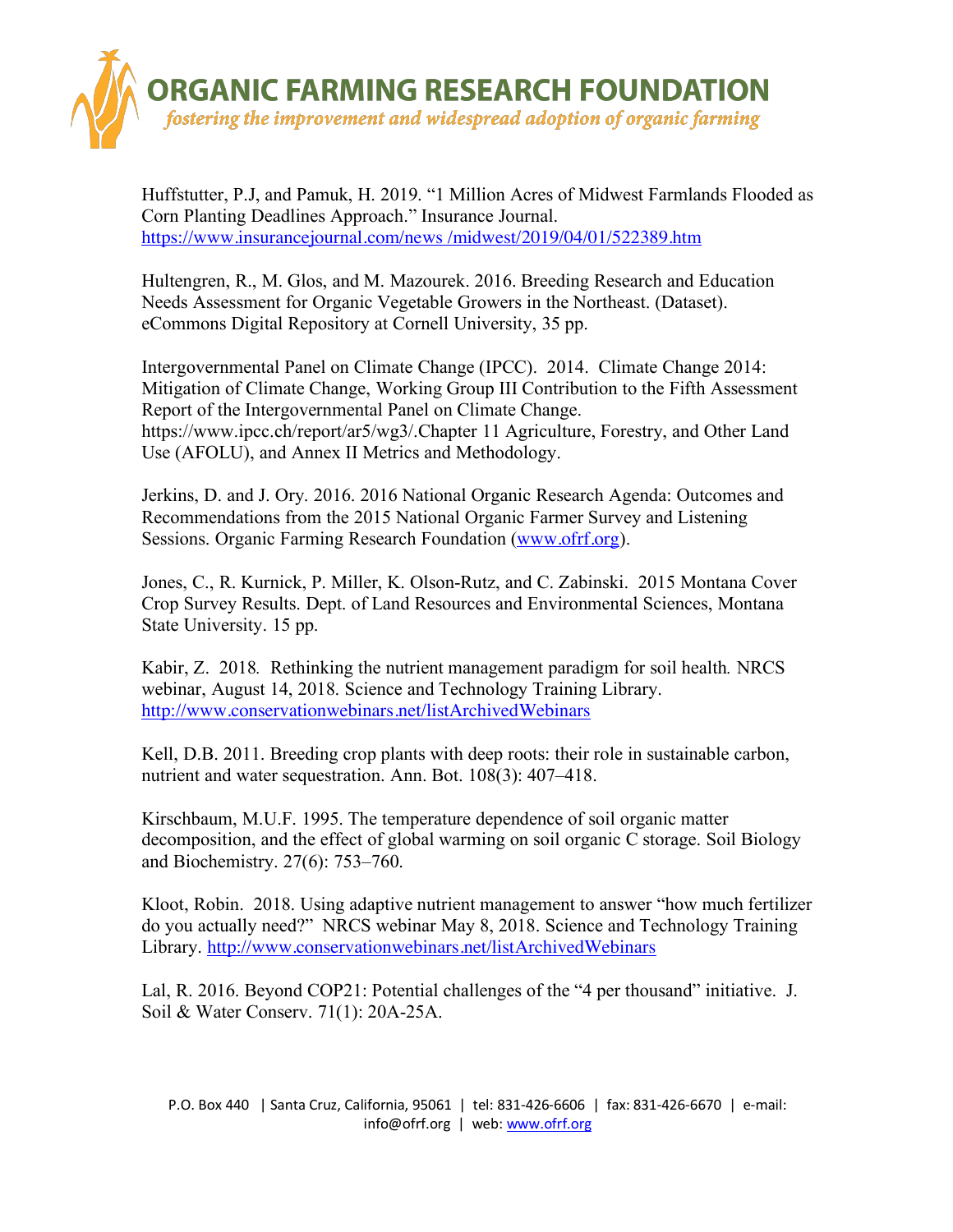

Lengnick, L. 2016. New Times, New Tools: Cultivating Climate Resilience on Your Organic Farm. http://articles.extension.org/pages/73466/new-times-new-tools: cultivating-climate-resilience-on-your-organic-farm.

Li, C., Salas, W. and Muramoto, J. 2009. Process Based Models for Optimizing N Management in California Cropping Systems: Application of DNDC Model for nutrient management for organic broccoli production. Conference proceedings 2009 California Soil and Plant Conference, 92-98. Feb. 2009. http://ucanr.edu/sites/calasa/files/319.pdf.

Lorenz, K., and R. Lal. 2016. Environmental Impact of Organic Agriculture. Advances in Agronomy. 139: 99-152.

Magdoff, F. and van Es, H. 2009. Building Soils for Better crops, 3rd ed. Sustainable Agriculture research and Education (SARE). http://www.sare.org/Learning-Center/Books/Building-Soils-for-Better-Crops-3rd-Edition

Marshall, M.W., P. Williams, A. Mirzakhani Nafchi, J. M. Maja, J. Payero, J. Mueller, and A. Khalilian. 2016. Influence of Tillage and Deep Rooted Cool Season Cover Crops on Soil Properties, Pests, and Yield Responses in Cotton. Open Journal of Soil Science, 6, 149-158.

http://dx.doi.org/10.4236/ojss.2016.610015

Mason, C. W., and D. W. Wolfe. 2018. Survey of Costs, Constraints, and Benefits of Soil Health in New York: Initial Report and Summary. Reduced Tillage in Organic Systems Field Day Program Handbook, July 31, 2018, Cornell University Willsboro Research Farm, Willsboro NY, pp 8-9. https://rvpadmin.cce.cornell.edu/uploads/doc\_699.pdf

McGee, J.A., 2015. Does certified organic farming reduce greenhouse gas emissions from agricultural production? Agric. Hum. Values 32, 255–263.

Miller, P., 2016. Using cover crop mixtures to improve soil health in low rainfall areas of the northern plains. Final report for Western SARE project SW11-099, 40 pp. http://landresources.montana.edu/soilfertility/documents/PDF/reports/CCMFinalRptSW1 1-099Apr2016.pdf

Mohler, C. A. and S. E. Johnson. 2009. Crop Rotations on Organic Farms. Sustainable Agriculture research and Education (SARE) and Natural Resource, Agriculture and Engineering Service (NRAES). 156 pp. http://www.sare.org/Learning-Center/Books

Moncada, K., and Sheaffer, C., 2010. Risk Management Guide for Organic Producers. U. Minnesota. 300 pp. Chapter 13, Winter Cover Crops. http://organicriskmanagement.umn.edu/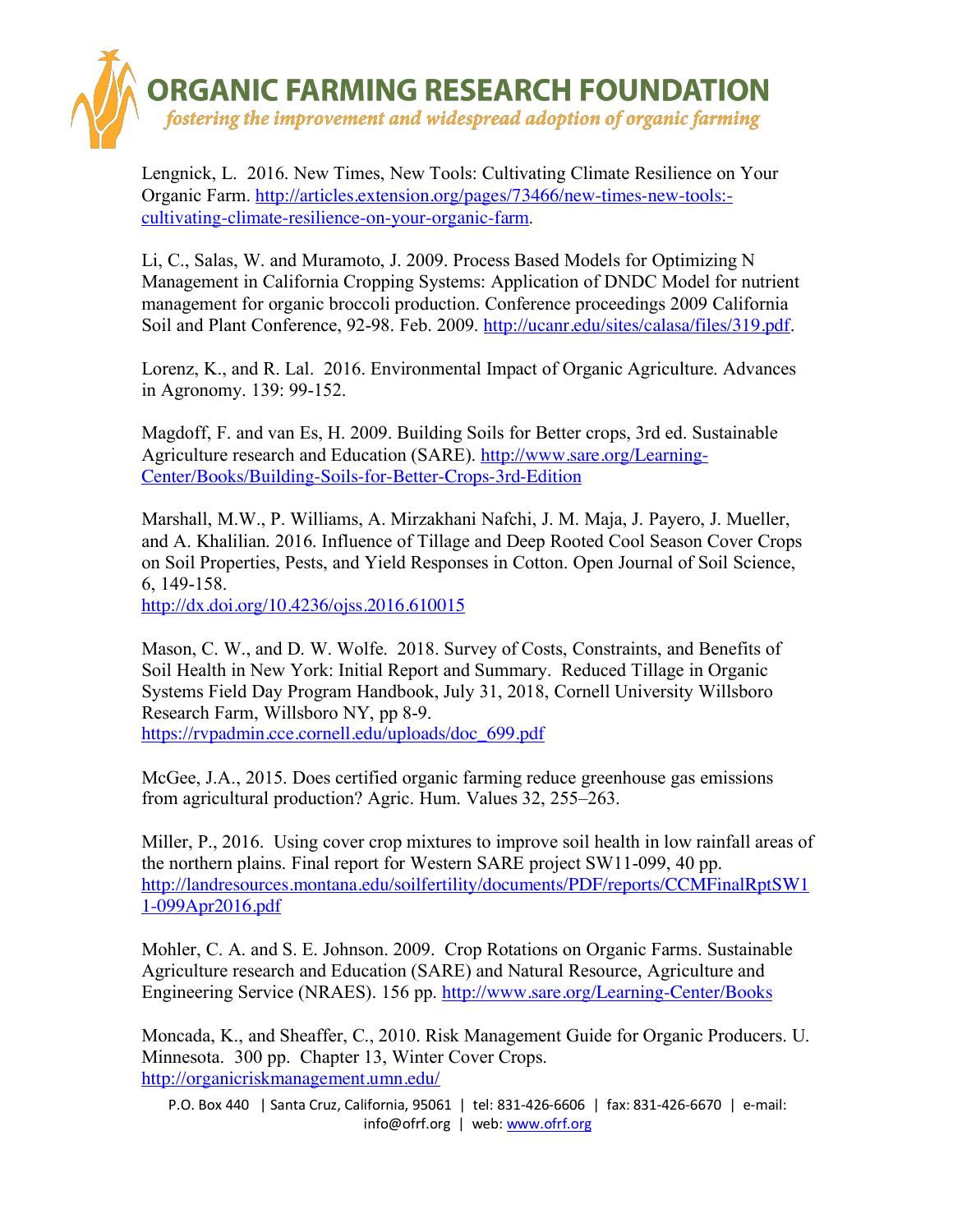

Myers, S.S., Smith, M. R., Guth, S., Golden, C. D., Vaitla, B., Mueller, N. D., Dangour, A. D., Huybers, P. 2017. Climate change and global food systems: Potential impacts on food security and undernutrition. *Annual Review of Public Health.* 38. 259-277.

Olson-Rutz, K., C. Jones, and P. Miller. 2010. Soil nutrient management on organic grain farms in Montana. Montana State University Extension bulleting EB0200, 16 pp. http://msuextension.org/publications/AgandNaturalResources/EB0200.pdf

Orf, J. H., T. E. Michaels, M. J. Sadowsky, and C. C. Sheaffer. 2016. Improving soybean and dry bean varieties and Rhizobium strains for organic systems. Final report on OREI project 2011-01942.

Place, G.T., S.C. Reberg-Horton, D.A. Dickey and T.E. Carter. 2011. Identifying soybean traits of interest for weed competition. Crop Science 51:2642-2654.

Ponisio, L.C., M'Gonigle, L.K., Mace, K.C., Palomino, J., de Valpine, P., Kremen, C., 2014.

Diversification practices reduce organic to conventional yield gap. Proc. R. Soc. B 282, 20141396.

Rillig, M.C. 2004. Arbuscular mycorrhizae, glomalin, and soil aggregation*.* Can. J. Soil Sci. 84(4): 355–363.

Rodale Institute. 2014. Regenerative organic agriculture and climate change: a down-toearth solution to global warming. 16 pp. https://rodaleinstitute.org/assets/RegenOrgAgricultureAndClimateChange\_20140418.pdf.

Rosolem, C. A., K. Ritz, H. Cantarella, M. V. Galdos, M. J. Hawkesford, W. R. Whalley, and S. J. Mooney. 2017. Enhanced plant rooting and crop system management for improved N use efficiency. Advances in Agronomy 146: 205-239.

Ryals, R., and W.L. Silver. 2013. Effects of organic matter amendments on net primary productivity and greenhouse gas emissions in annual grasslands. Ecol. Appl. 23(1): 46– 59.

Schonbeck, M., Jerkins, D., and J. Ory. 2016. Taking Stock: Analyzing and Reporting Organic Research Investments, 2002-2014. Organic Farming Research Foundation (www.ofrf.org).

Schonbeck, M., Jerkins, D., and J. Ory. 2017. Soil Health and Organic Farming: Building Organic Matter for Healthy Soils: An Overview. Organic Farming Research Foundation (www.ofrf.org), 39 pp.